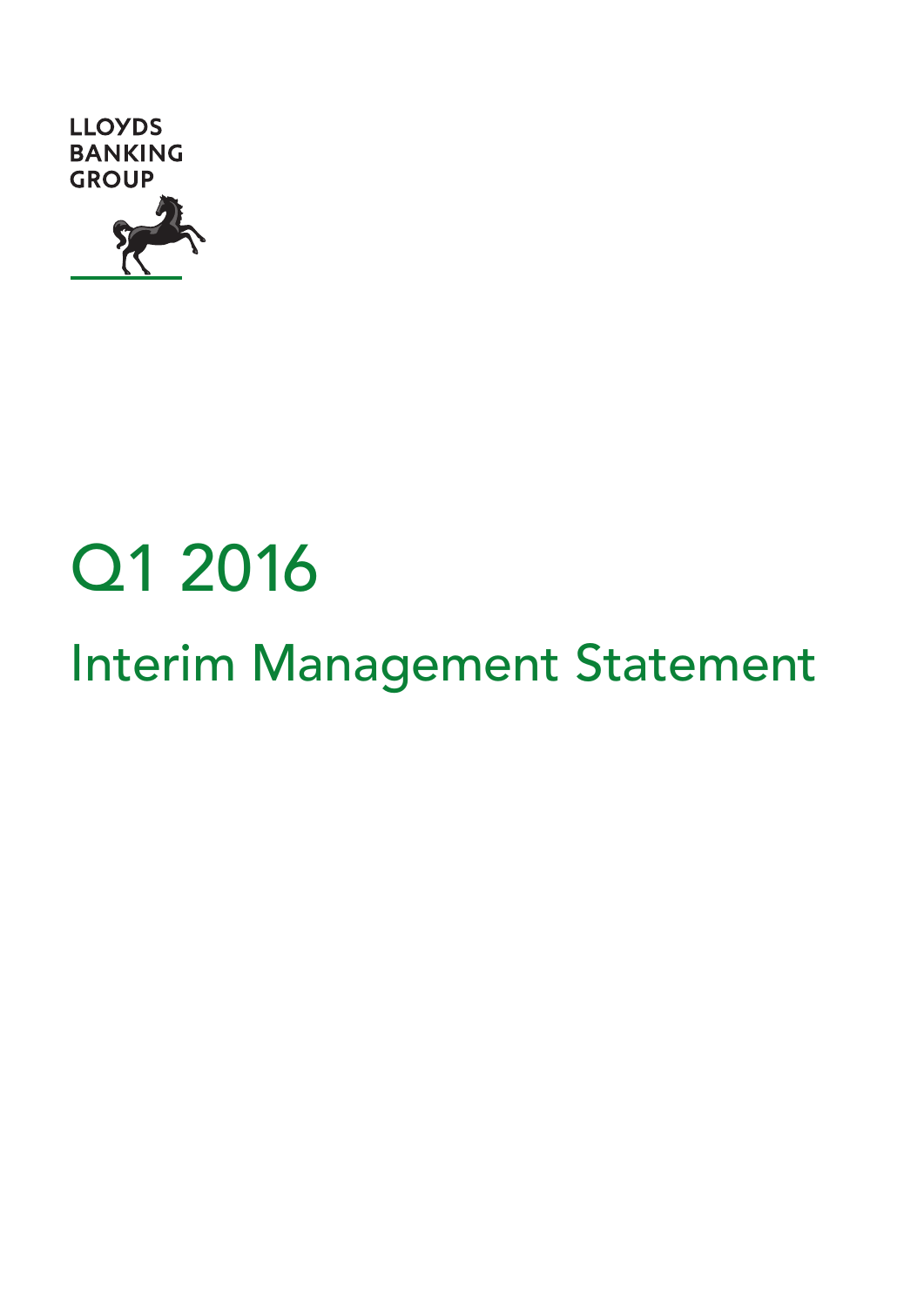#### **HIGHLIGHTS FOR THE THREE MONTHS ENDED 31 MARCH 2016**

#### **Robust financial performance with stable underlying profit and strong underlying returns**

- Underlying profit of £2.1 billion with an underlying return on required equity of 13.8 per cent
- Positive operating jaws of 1 per cent achieved with lower operating costs offset by marginally lower income
- Credit quality remains strong with a 6 per cent reduction in impairment and an asset quality ratio of 14 basis points
- Statutory profit before tax of £0.7 billion after the expected £0.8 billion charge relating to Enhanced Capital Notes (ECNs) which were redeemed in the period
- Strong balance sheet maintained with a CET1 ratio of 13.0 per cent (pre dividend accrual), after 0.4 per cent impact of ECNs
- Tangible net assets per share increased to 55.2 pence (31 December 2015: 52.3 pence), driven by underlying profit and reserve movements

#### **Our differentiated UK focused business model continues to deliver in a challenging operating environment**

- Cost discipline and low risk business model providing competitive advantage
- Strong underlying capital generation of c.60 basis points

#### **2016 guidance reaffirmed**

- Net interest margin for the year expected to be around 2.70 per cent
- Year-on-year reduction in cost:income ratio targeted
- Asset quality ratio for the year expected to be around 20 basis points
- Expect to generate around 2 per cent of CET1 capital per annum

#### **GROUP CHIEF EXECUTIVE'S STATEMENT**

In the first three months of this year we have continued to make good progress, delivering a robust financial performance and maintaining our strong balance sheet. These results demonstrate the strength of our differentiated, simple, low risk business model and reflect our ability to actively respond to the challenging operating environment.

We continue to support and benefit from a resilient UK economy and remain focused on delivering on our targets to people, businesses and communities as set out in our updated Helping Britain Prosper Plan. We have also recently launched our SME charter to help small businesses grow and to provide access to funding. In addition, we continue to make good progress in our strategic initiatives: creating the best customer experience; becoming simpler and more efficient; and delivering sustainable growth.

This performance, coupled with our differentiated, capital generative, business model, underpins our confidence in generating superior and sustainable returns as we aim to become the best bank for customers and shareholders.

> António Horta-Osório *Group Chief Executive*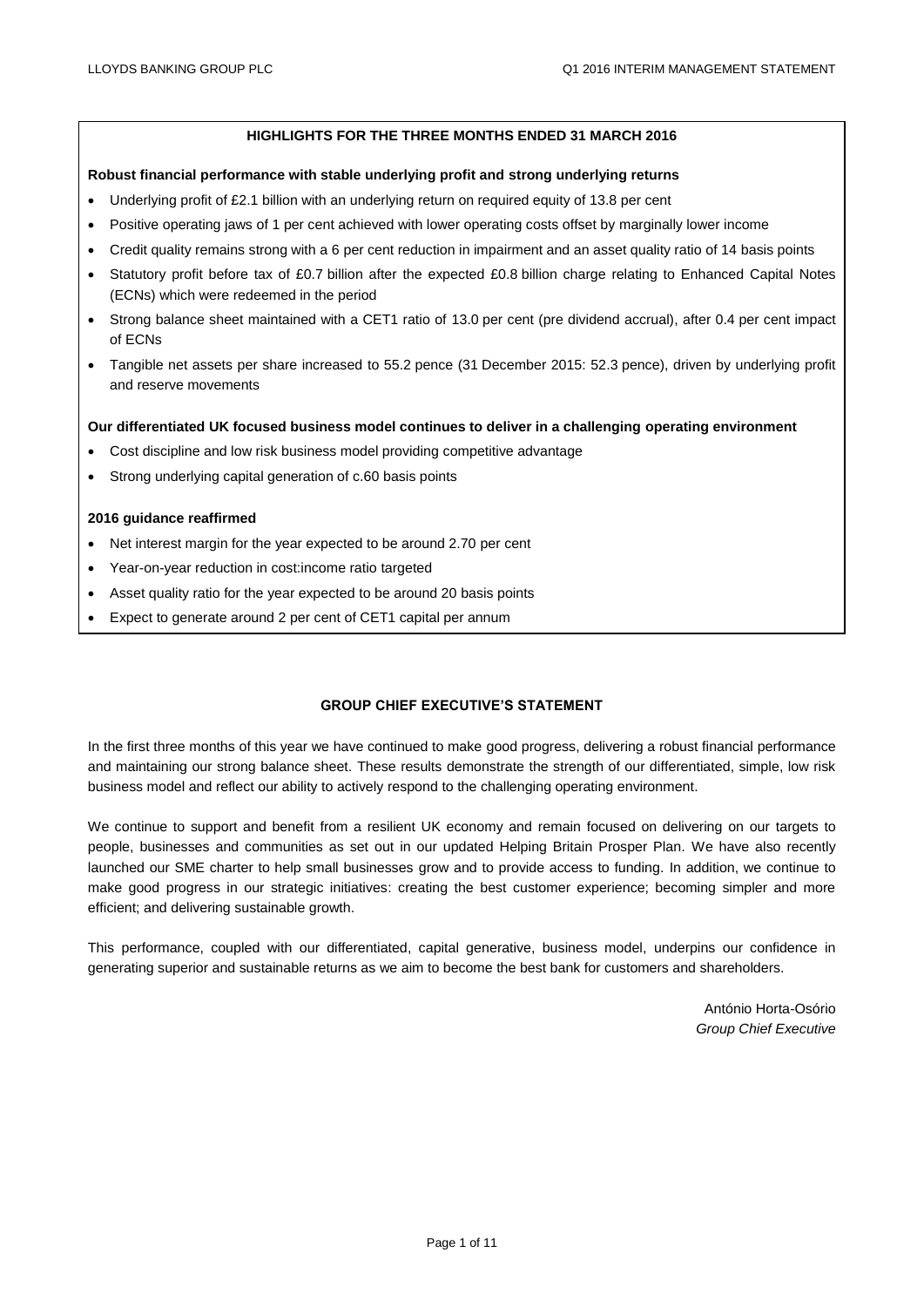# **CONSOLIDATED INCOME STATEMENT AND KEY RATIOS − UNDERLYING BASIS**

|                                         | <b>Three</b><br>months<br>ended<br>31 Mar | <b>Three</b><br>months<br>ended<br>31 Mar |                  | Three<br>months<br>ended<br>31 Dec |                         |
|-----------------------------------------|-------------------------------------------|-------------------------------------------|------------------|------------------------------------|-------------------------|
|                                         | 2016                                      | 2015                                      | <b>Change</b>    | 2015                               | Change                  |
|                                         | £ million                                 | £ million                                 | ℅                | £ million                          | ℅                       |
| Net interest income                     | 2,906                                     | 2,829                                     | 3                | 2,904                              |                         |
| Other income                            | 1,477                                     | 1,592                                     | (7)              | 1,528                              | $(3)$                   |
| Total income                            | 4,383                                     | 4,421                                     | (1)              | 4,432                              | (1)                     |
| Operating costs                         | (1,987)                                   | (2,020)                                   | $\boldsymbol{2}$ | (2, 242)                           | 11                      |
| Operating lease depreciation            | (193)                                     | (183)                                     | (5)              | (201)                              | $\overline{\mathbf{4}}$ |
| <b>Total costs</b>                      | (2, 180)                                  | (2,203)                                   | 1                | (2, 443)                           | 11                      |
| Impairment                              | (149)                                     | (158)                                     | 6                | (232)                              | 36                      |
| <b>Underlying profit excluding TSB</b>  | 2,054                                     | 2,060                                     |                  | 1,757                              | 17                      |
| <b>TSB</b>                              |                                           | 118                                       |                  |                                    |                         |
| <b>Underlying profit</b>                | 2,054                                     | 2,178                                     | (6)              | 1,757                              | 17                      |
| <b>Enhanced Capital Notes</b>           | (790)                                     | (65)                                      |                  | 268                                |                         |
| Market volatility and other items       | (334)                                     | (128)                                     |                  | (29)                               |                         |
| Restructuring costs                     | (161)                                     | (26)                                      |                  | (101)                              |                         |
| Payment protection insurance provisions |                                           |                                           |                  | (2, 100)                           |                         |
| Conduct provisions                      | (115)                                     |                                           |                  | (302)                              |                         |
| <b>TSB costs</b>                        |                                           | (745)                                     |                  |                                    |                         |
| Profit (loss) before tax - statutory    | 654                                       | 1,214                                     | (46)             | (507)                              |                         |
| Taxation                                | (123)                                     | (270)                                     | 54               | (152)                              | 19                      |
| Profit (loss) for the period            | 531                                       | 944                                       | (44)             | (659)                              |                         |
| Underlying earnings per share           | 1.9 <sub>p</sub>                          | 2.3p                                      | (0.4)p           | 1.8p                               | 0.1p                    |
| Earnings (loss) per share               | 0.6p                                      | 1.2p                                      | (0.6)p           | (1.1)p                             | 1.7p                    |
| Banking net interest margin             | 2.74%                                     | 2.60%                                     | 14 <sub>bp</sub> | 2.64%                              | 10 <sub>bp</sub>        |
| Cost:income ratio                       | 47.4%                                     | 47.7%                                     | $(0.3)$ pp       | 53.0%                              | $(5.6)$ pp              |
| Asset quality ratio                     | 0.14%                                     | 0.14%                                     |                  | 0.22%                              | $(8)$ bp                |
| Return on risk-weighted assets          | 3.70%                                     | 3.73%                                     | $(3)$ bp         | 3.12%                              | 58bp                    |
| Return on assets                        | 1.01%                                     | 1.05%                                     | $(4)$ bp         | 0.86%                              | 15 <sub>bp</sub>        |
| Underlying return on required equity    | 13.8%                                     | 16.0%                                     | $(2.2)$ pp       | 13.1%                              | 0.7pp                   |
| Statutory return on required equity     | 4.4%                                      | 8.3%                                      | $(3.9)$ pp       | (7.4)%                             | 11.8pp                  |

### **BALANCE SHEET AND KEY RATIOS**

|                                                              | At 31 Mar<br>2016 | At 31 Dec<br>2015 | <b>Change</b><br>% |
|--------------------------------------------------------------|-------------------|-------------------|--------------------|
| Loans and advances to customers                              | £457bn            | £455bn            |                    |
| Average interest-earning banking assets <sup>1</sup>         | £438bn            | £439bn            |                    |
| Customer deposits                                            | £419bn            | £418bn            |                    |
| Loan to deposit ratio                                        | 109%              | 109%              |                    |
| Common equity tier 1 ratio pre dividend accrual <sup>2</sup> | 13.0%             |                   |                    |
| Common equity tier 1 ratio <sup>2,3</sup>                    | 12.8%             | 13.0%             | $(0.2)$ pp         |
| Transitional total capital ratio                             | 21.4%             | 21.5%             | $(0.1)$ pp         |
| Risk-weighted assets <sup>2</sup>                            | £223bn            | £223bn            |                    |
| Leverage ratio <sup>2,3</sup>                                | 4.7%              | 4.8%              | $(0.1)$ pp         |
| Tangible net assets per share                                | 55.2 <sub>p</sub> | 52.3 <sub>p</sub> | 2.9 <sub>D</sub>   |

 $1$  Reported balances are for the first quarter 2016 and fourth quarter 2015.

 $2^2$  Reported on a fully loaded basis.

 $3$  The CET1 and leverage ratios at 31 December 2015 were reported on a pro forma basis, including the dividend paid by the Insurance business in February 2016 relating to 2015.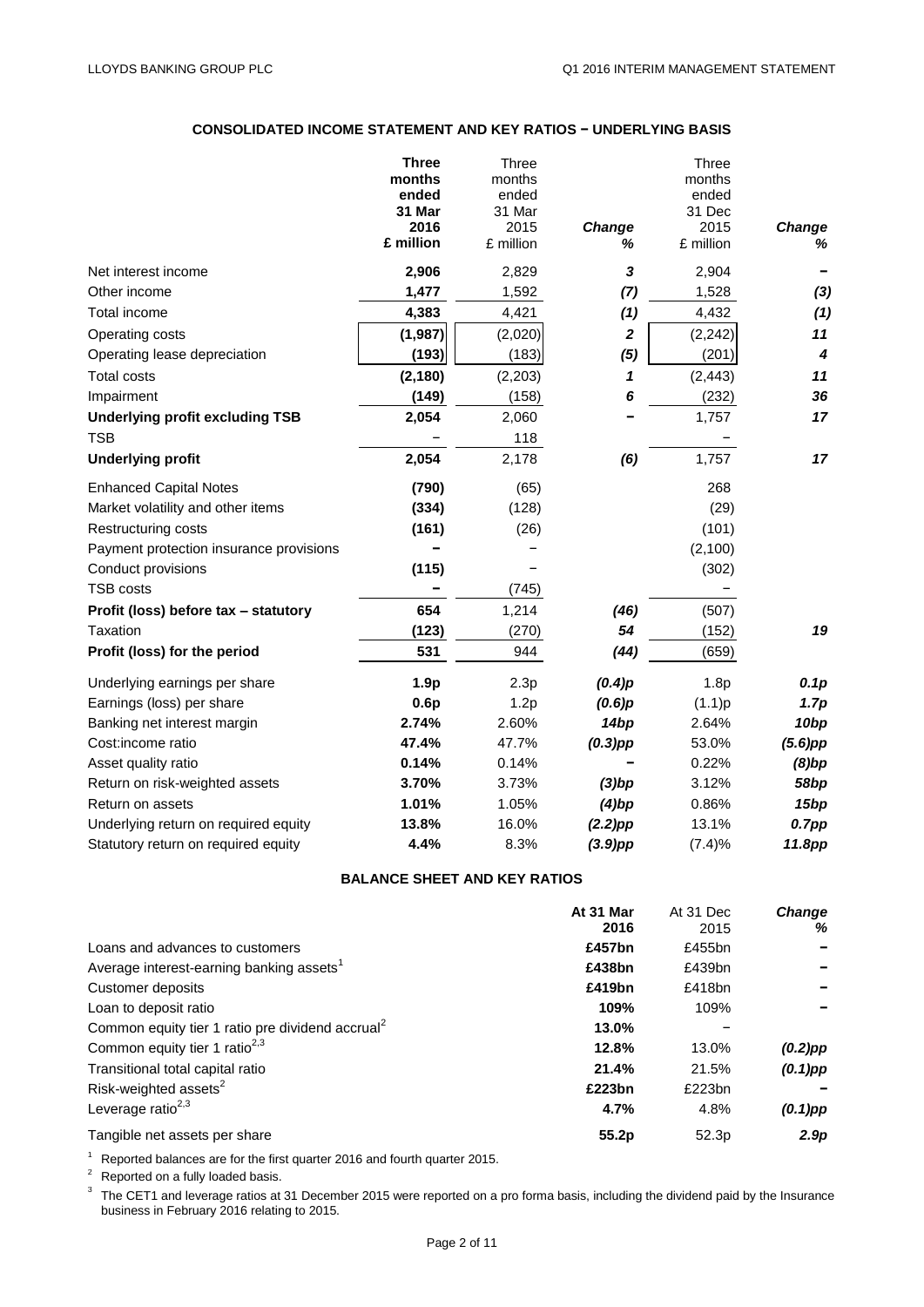#### **REVIEW OF FINANCIAL PERFORMANCE**

#### **Overview: robust financial performance with stable underlying profit and strong underlying returns**

Underlying profit of £2,054 million was down 6 per cent versus the prior year, but in line after excluding TSB. A small reduction in income was offset by lower operating costs and reduced impairment charges. Statutory profit before tax was £654 million (2015: £1,214 million) after the expected charge relating to the redemption of ECNs in the first quarter of £790 million.

The underlying return on required equity was 13.8 per cent compared with 16.0 per cent in the first three months of 2015. The reduction largely reflects the disposal of TSB and a higher assumed underlying tax rate. The statutory return on required equity was 4.4 per cent (2015: 8.3 per cent).

Total loans and advances to customers were £457 billion at 31 March 2016, an increase of £2 billion since 31 December 2015 with increased lending to SMEs, other commercial clients and UK consumer finance customers. Customer deposits at £419 billion were £1 billion higher than at 31 December 2015.

The common equity tier 1 ratio was 13.0 per cent before accruing dividends for 2016, with the leverage ratio at 4.7 per cent. The tangible net asset value per share increased to 55.2 pence (31 December 2015: 52.3 pence).

#### **Total income**

|                                                              | <b>Three</b><br>months<br>ended<br>31 Mar<br>2016<br>£ million | Three<br>months<br>ended<br>31 Mar<br>2015<br>£ million | <b>Change</b><br>% | Three<br>months<br>ended<br>31 Dec<br>2015<br>£ million | <b>Change</b><br>% |
|--------------------------------------------------------------|----------------------------------------------------------------|---------------------------------------------------------|--------------------|---------------------------------------------------------|--------------------|
| Net interest income                                          | 2.906                                                          | 2,829                                                   | 3                  | 2,904                                                   |                    |
| Other income                                                 | 1,477                                                          | 1,592                                                   | (7)                | 1,528                                                   | (3)                |
| <b>Total income</b>                                          | 4,383                                                          | 4,421                                                   | (1)                | 4,432                                                   | (1)                |
| Banking net interest margin                                  | 2.74%                                                          | 2.60%                                                   | 14bp               | 2.64%                                                   | 10bp               |
| Average interest-earning banking assets                      | £438.2bn                                                       | £446.5bn                                                | (2)                | £439.2bn                                                |                    |
| Average interest-earning banking assets<br>excluding run-off | £427.2bn                                                       | £429.5bn                                                | (1)                | £427.8bn                                                |                    |

Total income was £4,383 million with increased net interest income offset by lower other income. Net interest income increased 3 per cent to £2,906 million reflecting a further improvement in net interest margin to 2.74 per cent (2015: 2.60 per cent). The improved margin more than offset the impact of the 2 per cent reduction in average interest-earning banking assets, which was largely due to lower run-off assets.

The improvement in net interest margin was due to improved deposit pricing and mix, lower wholesale funding costs and a benefit, as expected, from the recent ECN redemptions. The net interest margin also included a 5 basis point uplift from a one-off credit to net interest income relating to the credit cards portfolio. The Group continues to expect that the net interest margin for the 2016 full year will be around 2.70 per cent, in line with the guidance given with the 2015 full year results.

Other income at £1,477 million was resilient in the current market conditions and broadly in line with our historic run rate and quarterly run rate expectations for 2016. This was 7 per cent lower than in the first three months of 2015, largely due to lower insurance income and continued pressure on fees and commissions.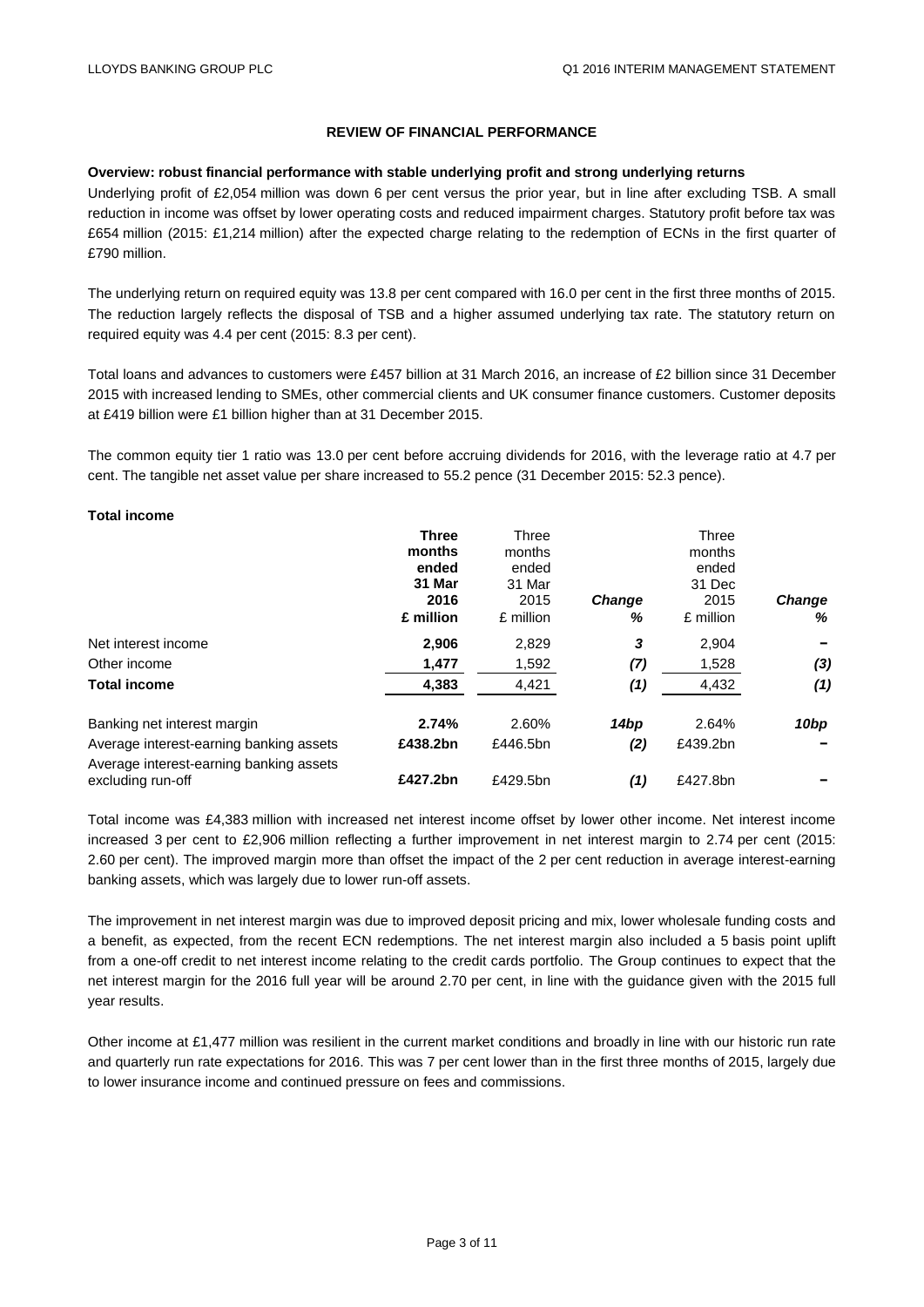#### **REVIEW OF FINANCIAL PERFORMANCE** (continued)

#### **Costs**

|                                        | <b>Three</b><br>months<br>ended<br>31 Mar | Three<br>months<br>ended<br>31 Mar |                    | Three<br>months<br>ended<br>31 Dec |                    |
|----------------------------------------|-------------------------------------------|------------------------------------|--------------------|------------------------------------|--------------------|
|                                        | 2016<br>£ million                         | 2015<br>£ million                  | <b>Change</b><br>% | 2015<br>£ million                  | <b>Change</b><br>% |
| Operating costs                        | 1.987                                     | 2,020                              | 2                  | 2,242                              | 11                 |
| Cost: income ratio                     | 47.4%                                     | 47.7%                              | $(0.3)$ pp         | 53.0%                              | $(5.6)$ pp         |
| Simplification savings annual run-rate | 495                                       | 148                                |                    | 373                                |                    |

Operating costs of £1,987 million were 2 per cent lower compared with the first quarter of 2015 reflecting the acceleration of savings from Simplification initiatives, partly offset by increased investment. Phase II of the Simplification programme has now delivered £495 million of annual run-rate savings to date, ahead of plan and on track to deliver £1 billion of Simplification savings by the end of 2017.

The Group delivered positive operating jaws<sup>1</sup> of 1 per cent with the cost:income ratio improving to 47.4 per cent from 47.7 per cent in the first quarter of 2015. The Group continues to target annual improvements in the cost:income ratio with a target ratio of around 45 per cent as it exits 2019.

Operating lease depreciation increased 5 per cent to £193 million driven by the continued growth in the Lex Autolease business.

 $1$  Operating jaws represents the percentage change in total income less the percentage change in operating costs.

#### **Impairment**

|                                           | <b>Three</b> | Three     |               | Three     |            |
|-------------------------------------------|--------------|-----------|---------------|-----------|------------|
|                                           | months       | months    |               | months    |            |
|                                           | ended        | ended     |               | ended     |            |
|                                           | 31 Mar       | 31 Mar    |               | 31 Dec    |            |
|                                           | 2016         | 2015      | <b>Change</b> | 2015      | Change     |
|                                           | £ million    | £ million | %             | £ million | %          |
| Impairment charge                         | 149          | 158       | 6             | 232       | 36         |
| Asset quality ratio                       | 0.14%        | 0.14%     | -             | 0.22%     | $(8)$ bp   |
| Impaired loans as a % of closing advances | 2.0%         | 2.8%      | $(0.8)$ pp    | 2.1%      | $(0.1)$ pp |

The impairment charge was £149 million, 6 per cent lower than in the first quarter of 2015. The asset quality ratio was 14 basis points in the quarter, with a 22 basis point gross impairment charge offset by 8 basis points of releases and writebacks. Credit quality remains strong with the gross charge slightly better than expected but, for now, we continue to expect a 2016 full year asset quality ratio of around 20 basis points.

Impaired loans as a percentage of closing advances reduced to 2.0 per cent from 2.1 per cent at the end of December 2015.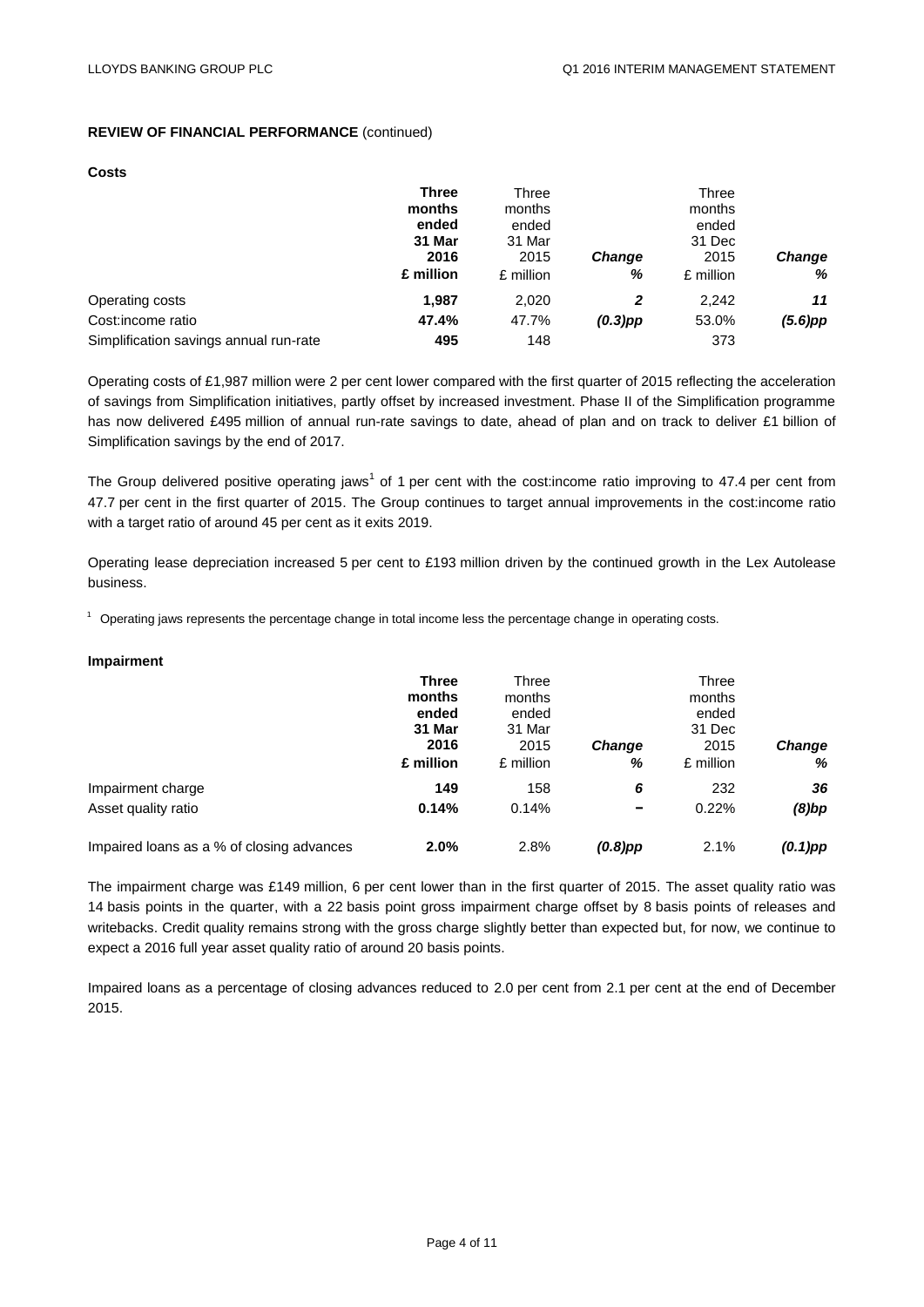#### **REVIEW OF FINANCIAL PERFORMANCE** (continued)

#### **Statutory profit**

|                                        | <b>Three</b><br>months<br>ended<br>31 Mar<br>2016<br>£ million | Three<br>months<br>ended<br>31 Mar<br>2015<br>£ million | Change<br>% | Three<br>months<br>ended<br>31 Dec<br>2015<br>£ million | Change<br>% |
|----------------------------------------|----------------------------------------------------------------|---------------------------------------------------------|-------------|---------------------------------------------------------|-------------|
| <b>Underlying profit</b>               | 2,054                                                          | 2,178                                                   | (6)         | 1,757                                                   | 17          |
| <b>Enhanced Capital Notes</b>          | (790)                                                          | (65)                                                    |             | 268                                                     |             |
| Market volatility and other items:     |                                                                |                                                         |             |                                                         |             |
| Market volatility and asset sales      | (203)                                                          | 83                                                      |             | 123                                                     |             |
| Fair value unwind                      | (47)                                                           | (129)                                                   |             | (56)                                                    |             |
| Other items                            | (84)                                                           | (82)                                                    |             | (96)                                                    |             |
|                                        | (334)                                                          | (128)                                                   |             | (29)                                                    |             |
| Restructuring costs                    | (161)                                                          | (26)                                                    |             | (101)                                                   |             |
| Payment protection insurance provision |                                                                |                                                         |             | (2,100)                                                 |             |
| Conduct provisions                     | (115)                                                          |                                                         |             | (302)                                                   |             |
| <b>TSB costs</b>                       |                                                                | (745)                                                   |             |                                                         |             |
| Profit before tax - statutory          | 654                                                            | 1,214                                                   | (46)        | (507)                                                   |             |
| Taxation                               | (123)                                                          | (270)                                                   | 54          | (152)                                                   | 19          |
| Profit for the period                  | 531                                                            | 944                                                     | (44)        | (659)                                                   |             |
| Underlying return on required equity   | 13.8%                                                          | 16.0%                                                   | $(2.2)$ pp  | 13.1%                                                   | 0.7pp       |
| Statutory return on required equity    | 4.4%                                                           | 8.3%                                                    | $(3.9)$ pp  | (7.4)%                                                  | 11.8pp      |

Further information on the reconciliation of underlying to statutory results is included on page 8.

Statutory profit before tax was £654 million compared with £1,214 million in the first quarter of 2015.

The loss relating to the ECNs in the first quarter was £790 million, representing the write-off of the embedded derivative and the premium paid on redemption of the remaining notes. Market volatility and asset sales of £203 million (2015: positive £83 million) was largely due to negative insurance volatility of £163 million (2015: positive £242 million). Restructuring costs were £161 million and comprise severance related costs incurred to deliver phase II of the Simplification programme and the costs of implementing ring-fencing.

There was a charge of £115 million in the first three months to cover retail conduct matters. No further provision has been taken for PPI, where complaint levels over the three months have been around 8,500 per week on average, broadly in line with expectations.

Statutory profit in the first quarter of 2015 included a charge of £745 million comprising £660 million relating to the sale of TSB and £85 million of TSB dual running costs.

#### **Taxation**

The tax charge for the first three months was £123 million (2015: £270 million) representing an effective tax rate of 19 per cent (2015: 22 per cent). The effective tax rate reflects the impact of tax exempt gains and capital losses not previously recognised. The Group continues to expect a medium term effective tax rate of around 27 per cent.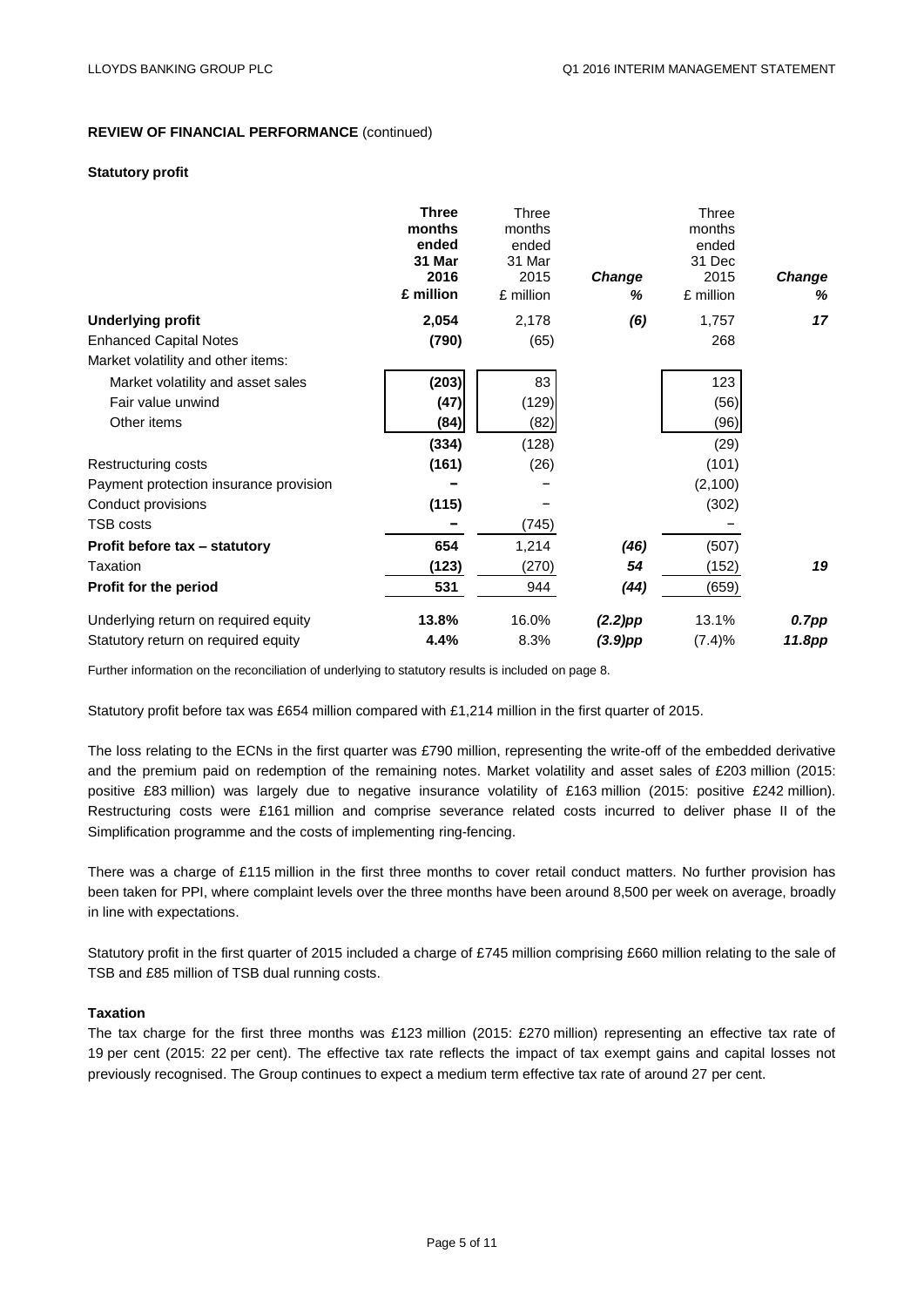#### **REVIEW OF FINANCIAL PERFORMANCE** (continued)

#### **Funding, liquidity and capital ratios**

|                                                              | At     | At     |               |
|--------------------------------------------------------------|--------|--------|---------------|
|                                                              | 31 Mar | 31 Dec |               |
|                                                              | 2016   | 2015   | <b>Change</b> |
|                                                              |        |        | %             |
| Wholesale funding                                            | £125bn | £120bn | 4             |
| Wholesale funding <1 year maturity                           | £46bn  | £38bn  | 22            |
| Of which money-market funding <1 year maturity <sup>1</sup>  | £23bn  | £22bn  | 6             |
| Loan to deposit ratio                                        | 109%   | 109%   |               |
| Common equity tier 1 ratio pre dividend accrual <sup>2</sup> | 13.0%  |        |               |
| Common equity tier 1 ratio <sup>2,3</sup>                    | 12.8%  | 13.0%  | $(0.2)$ pp    |
| Transitional total capital ratio                             | 21.4%  | 21.5%  | $(0.1)$ pp    |
| Leverage ratio $^{2,3}$                                      | 4.7%   | 4.8%   | $(0.1)$ pp    |
| Risk-weighted assets <sup>2</sup>                            | £223bn | £223bn |               |
| Shareholders' equity                                         | £43bn  | £41bn  | 5             |

<sup>1</sup> Excludes balances relating to margins of £3.1 billion (31 December 2015: £2.5 billion) and settlement accounts of £1.4 billion (31 December 2015: £1.4 billion).

Reported on a fully loaded basis.

 $3$  The CET1 and leverage ratios at 31 December 2015 were reported on a pro forma basis, including the dividend paid by the Insurance business in February 2016 relating to 2015.

Wholesale funding was £125 billion (31 December 2015: £120 billion) of which 37 per cent (31 December: 32 per cent) had a maturity of less than one year.

The Group's liquidity position remains strong and the liquidity coverage ratio was in excess of 100 per cent at 31 March 2016.

#### **Capital**

The Group maintained its strong balance sheet with a fully loaded common equity tier 1 ratio of 13.0 per cent before 2016 accrued dividends and 12.8 per cent after dividends (31 December 2015: 13.0 per cent pro forma). Underlying capital generation in the quarter was strong at around 60 basis points but was offset by the charge relating to ECN redemptions and other movements. The Group continues to expect to generate around 2 per cent of CET 1 capital per annum.

The leverage ratio reduced to 4.7 per cent primarily reflecting the increase in balance sheet assets.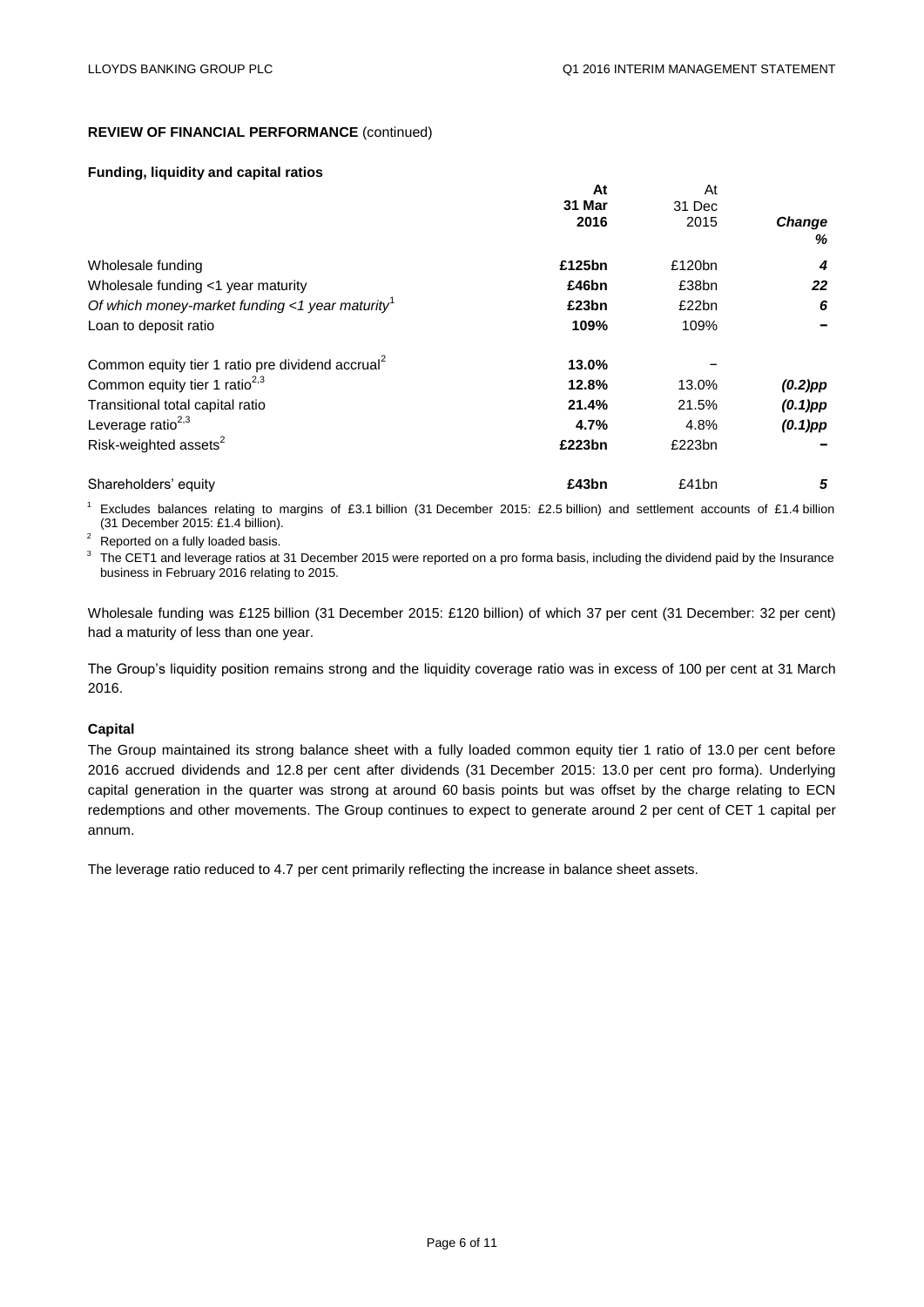# **STATUTORY CONSOLIDATED INCOME STATEMENT AND BALANCE SHEET (UNAUDITED)**

|                                                                              | Three           | <b>Three</b>    |
|------------------------------------------------------------------------------|-----------------|-----------------|
|                                                                              | months          | months          |
|                                                                              | ended<br>31 Mar | ended<br>31 Mar |
| Income statement                                                             | 2016            | 2015            |
|                                                                              | £ million       | £ million       |
| Net interest income                                                          | 2,761           | 2,263           |
| Other income, net of insurance claims                                        | 612             | 2,280           |
| Total income, net of insurance claims                                        | 3,373           | 4,543           |
| Total operating expenses                                                     | (2, 586)        | (3, 185)        |
| Impairment                                                                   | (133)           | (144)           |
| <b>Profit before tax</b>                                                     | 654             | 1,214           |
| Taxation                                                                     | (123)           | (270)           |
| Profit for the period                                                        | 531             | 944             |
| Profit attributable to ordinary shareholders                                 | 405             | 814             |
| Profit attributable to other equity holders                                  | 101             | 99              |
| Profit attributable to equity holders                                        | 506             | 913             |
| Profit attributable to non-controlling interests                             | 25              | 31              |
| Profit for the period                                                        | 531             | 944             |
|                                                                              |                 |                 |
|                                                                              | At 31 Mar       | At 31 Dec       |
| <b>Balance sheet</b>                                                         | 2016            | 2015            |
| <b>Assets</b>                                                                | £ million       | £ million       |
| Cash and balances at central banks                                           | 60,712          | 58,417          |
| Trading and other financial assets at fair value through profit or loss      | 141,763         | 140,536         |
| Derivative financial instruments                                             | 35,357          | 29,467          |
| Loans and receivables                                                        | 486,510         | 484,483         |
| Available-for-sale financial assets                                          | 35,443          | 33,032          |
| Held-to-maturity investments                                                 | 21,449          | 19,808          |
| Other assets                                                                 | 42,864          | 40,945          |
| <b>Total assets</b>                                                          | 824,098         | 806,688         |
|                                                                              |                 |                 |
| <b>Liabilities</b><br>Deposits from banks                                    | 19,049          | 16,925          |
| Customer deposits                                                            | 418,963         | 418,326         |
| Trading and other financial liabilities at fair value through profit or loss | 49,998          | 51,863          |
| Derivative financial instruments                                             | 33,043          | 26,301          |
| Debt securities in issue                                                     | 88,084          | 82,056          |
| Liabilities arising from insurance and investment contracts                  | 104,320         | 103,071         |
| Subordinated liabilities                                                     | 22,119          | 23,312          |
| Other liabilities                                                            | 39,485          | 37,854          |
| <b>Total liabilities</b>                                                     | 775,061         | 759,708         |
|                                                                              |                 |                 |
| Shareholders' equity                                                         | 43,268          | 41,234          |
| Other equity instruments                                                     | 5,355           | 5,355           |
| Non-controlling interests                                                    | 414             | 391             |
| <b>Total equity</b>                                                          | 49,037          | 46,980          |
| <b>Total equity and liabilities</b>                                          | 824,098         | 806,688         |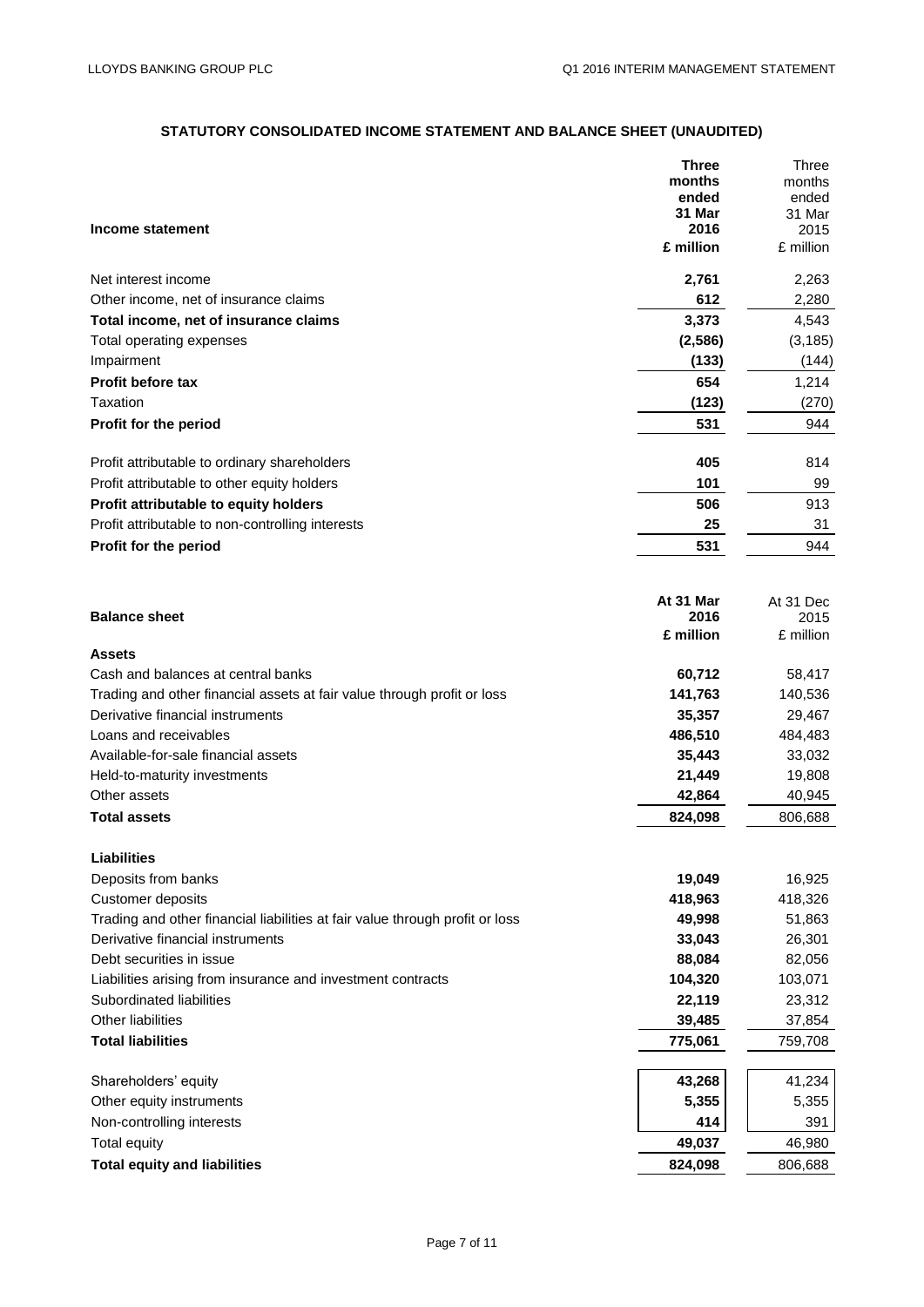#### **NOTES**

#### **1. Reconciliation between statutory and underlying basis results**

The tables below set out a reconciliation from the statutory results to the underlying basis results.

|                                          |                          |                             |          | <b>Removal of:</b>                  |                              |                         |                            |
|------------------------------------------|--------------------------|-----------------------------|----------|-------------------------------------|------------------------------|-------------------------|----------------------------|
|                                          | Lloyds<br><b>Banking</b> | <b>Market</b><br>volatility |          |                                     |                              | <b>PPI</b><br>and other |                            |
| Three months to<br>31 March 2016         | Group<br>statutory       | and other<br>items          | $ECNs^2$ | Restructuring<br>costs <sup>3</sup> | <b>Insurance</b><br>gross up | conduct<br>provisions   | <b>Underlying</b><br>basis |
|                                          | £m                       | £m                          | £m       | £m                                  | £m                           | £m                      | £m                         |
| Net interest income                      | 2,761                    | 69                          |          |                                     | 76                           |                         | 2,906                      |
| Other income, net<br>of insurance claims | 612                      | 189                         | 790      |                                     | (114)                        |                         | 1,477                      |
| <b>Total income</b>                      | 3,373                    | 258                         | 790      |                                     | (38)                         | -                       | 4,383                      |
| Operating<br>expenses <sup>-</sup>       | (2, 586)                 | 92                          |          | 161                                 | 38                           | 115                     | (2, 180)                   |
| Impairment                               | (133)                    | (16)                        |          |                                     |                              |                         | (149)                      |
| <b>Profit before tax</b>                 | 654                      | 334                         | 790      | 161                                 |                              | 115                     | 2,054                      |

|                                          |                                                |                                                         |          | Removal of:               |       |                       |                     |
|------------------------------------------|------------------------------------------------|---------------------------------------------------------|----------|---------------------------|-------|-----------------------|---------------------|
| Three months to<br>31 March 2015         | Lloyds<br><b>Banking</b><br>Group<br>statutory | Market<br>volatility<br>and other<br>items <sup>5</sup> | $ECNs^6$ | Restructuring<br>$\csc^3$ | TSB'  | Insurance<br>gross up | Underlying<br>basis |
|                                          | £m                                             | £m                                                      | £m       | £m                        | £m    | £m                    | £m                  |
| Net interest income                      | 2,263                                          | 100                                                     |          |                           | (192) | 658                   | 2,829               |
| Other income, net of<br>insurance claims | 2,280                                          | (31)                                                    | 65       |                           | (36)  | (686)                 | 1,592               |
| Total income                             | 4,543                                          | 69                                                      | 65       |                           | (228) | (28)                  | 4,421               |
| Operating expenses <sup>4</sup>          | (3, 185)                                       | 92                                                      |          | 26                        | 836   | 28                    | (2,203)             |
| Impairment                               | (144)                                          | (33)                                                    |          |                           | 19    |                       | (158)               |
| <b>TSB</b>                               |                                                |                                                         |          |                           | 118   |                       | 118                 |
| Profit before tax                        | 1,214                                          | 128                                                     | 65       | 26                        | 745   |                       | 2,178               |

 $1$  Comprises the effects of asset sales (loss of £1 million), volatile items (loss of £38 million), liability management activities (loss of £1 million), volatility arising in the insurance businesses (loss of £163 million), the fair value unwind (loss of £47 million) and the amortisation of purchased intangibles (£84 million).

<sup>2</sup> Comprises the change in fair value of the equity conversion feature of the ECNs (loss of £69 million) and the loss on the completion of the tender offers and redemptions in respect of the ECNs (£721 million).

<sup>3</sup> Principally comprises the severance related costs related to phase II of the Simplification programme.

<sup>4</sup> On an underlying basis, this is described as total costs.

<sup>5</sup> Comprises the effects of asset sales (loss of £5 million), volatile items (loss of £150 million), liability management (loss of £4 million), volatility arising in the insurance business (gain of £242 million), the fair value unwind (loss of £129 million) and the amortisation of purchased intangibles (£82 million).

 $6$  Comprises the change in fair value of the equity conversion feature of the ECNs (loss of £65 million).

 $7$  Comprises the underlying results of TSB, dual running and build costs and the charge related to the disposal of TSB.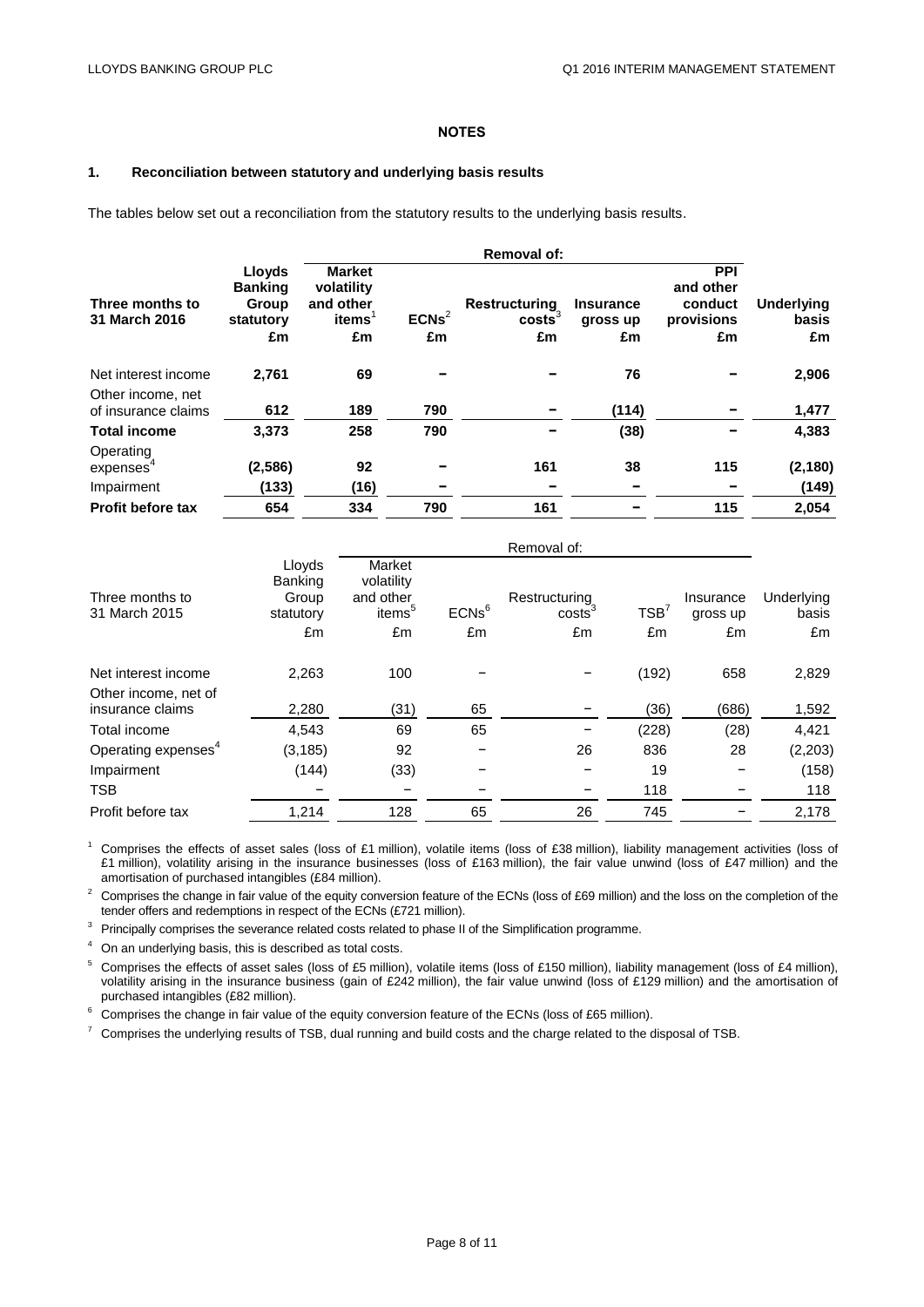# **NOTES** (continued)

# **2. Summary of movements in total equity**

|                                                       | Shareholders'<br>equity<br>£m | Other<br>equity<br>instruments<br>£m | Non-<br>controlling<br>interests<br>£m | Total<br>equity<br>£m |
|-------------------------------------------------------|-------------------------------|--------------------------------------|----------------------------------------|-----------------------|
| <b>Balance at 1 January 2016</b>                      | 41,234                        | 5,355                                | 391                                    | 46,980                |
| Movements in the period:                              |                               |                                      |                                        |                       |
| Profit for the period                                 | 506                           |                                      | 25                                     | 531                   |
| Defined benefit pension scheme remeasurements         | 186                           |                                      |                                        | 186                   |
| AFS revaluation reserve                               | 53                            |                                      |                                        | 53                    |
| Cash flow hedging reserve                             | 1,333                         |                                      |                                        | 1,333                 |
| Distributions on other equity instruments, net of tax | (81)                          |                                      |                                        | (81)                  |
| Treasury shares and employee award schemes            | 48                            |                                      |                                        | 48                    |
| Other movements                                       | (11)                          |                                      | (2)                                    | (13)                  |
| Balance at 31 March 2016                              | 43,268                        | 5,355                                | 414                                    | 49,037                |

# **3. Quarterly underlying basis information**

|                                                         | Quarter    | Quarter    | Quarter    | Quarter    | Quarter    |
|---------------------------------------------------------|------------|------------|------------|------------|------------|
|                                                         | ended      | ended      | ended      | ended      | ended      |
|                                                         | 31 Mar     | 31 Dec     | 30 Sept    | 30 June    | 31 Mar     |
|                                                         | 2016<br>£m | 2015<br>£m | 2015<br>£m | 2015<br>£m | 2015<br>£m |
|                                                         |            |            |            |            |            |
| Net interest income                                     | 2,906      | 2,904      | 2,863      | 2,886      | 2,829      |
| Other income                                            | 1,477      | 1,528      | 1,374      | 1,661      | 1,592      |
| Total income                                            | 4,383      | 4,432      | 4,237      | 4,547      | 4,421      |
| Operating costs                                         | (1,987)    | (2, 242)   | (1, 919)   | (2, 130)   | (2,020)    |
| Operating lease depreciation                            | (193)      | (201)      | (189)      | (191)      | (183)      |
| <b>Total costs</b>                                      | (2, 180)   | (2, 443)   | (2, 108)   | (2, 321)   | (2,203)    |
| Impairment                                              | (149)      | (232)      | (157)      | (21)       | (158)      |
| <b>Underlying profit excluding TSB</b>                  | 2,054      | 1,757      | 1,972      | 2,205      | 2,060      |
| <b>TSB</b>                                              |            |            |            |            | 118        |
| <b>Underlying profit</b>                                | 2,054      | 1,757      | 1,972      | 2,205      | 2,178      |
| <b>Enhanced Capital Notes</b>                           | (790)      | 268        | 21         | (325)      | (65)       |
| Market volatility and other items                       | (334)      | (29)       | (398)      | (60)       | (128)      |
| Restructuring costs                                     | (161)      | (101)      | (37)       | (6)        | (26)       |
| <b>TSB costs</b>                                        |            |            |            |            | (745)      |
| Conduct provisions                                      | (115)      | (2, 402)   | (600)      | (1, 835)   |            |
| Statutory profit (loss) before tax                      | 654        | (507)      | 958        | (21)       | 1,214      |
| Banking net interest margin<br>Average interest-earning | 2.74%      | 2.64%      | 2.64%      | 2.65%      | 2.60%      |
| banking assets                                          | £438.2bn   | £439.2bn   | £438.7bn   | £443.2bn   | £446.5bn   |
| Cost:income ratio                                       | 47.4%      | 53.0%      | 47.4%      | 48.9%      | 47.7%      |
| Asset quality ratio                                     | 0.14%      | 0.22%      | 0.15%      | 0.03%      | 0.14%      |
| Return on risk-weighted assets <sup>1</sup>             | 3.70%      | 3.12%      | 3.47%      | 3.84%      | 3.73%      |
| Return on assets <sup>1</sup>                           | 1.01%      | 0.86%      | 0.95%      | 1.06%      | 1.05%      |
|                                                         |            |            |            |            |            |

 $1$  Based on underlying profit.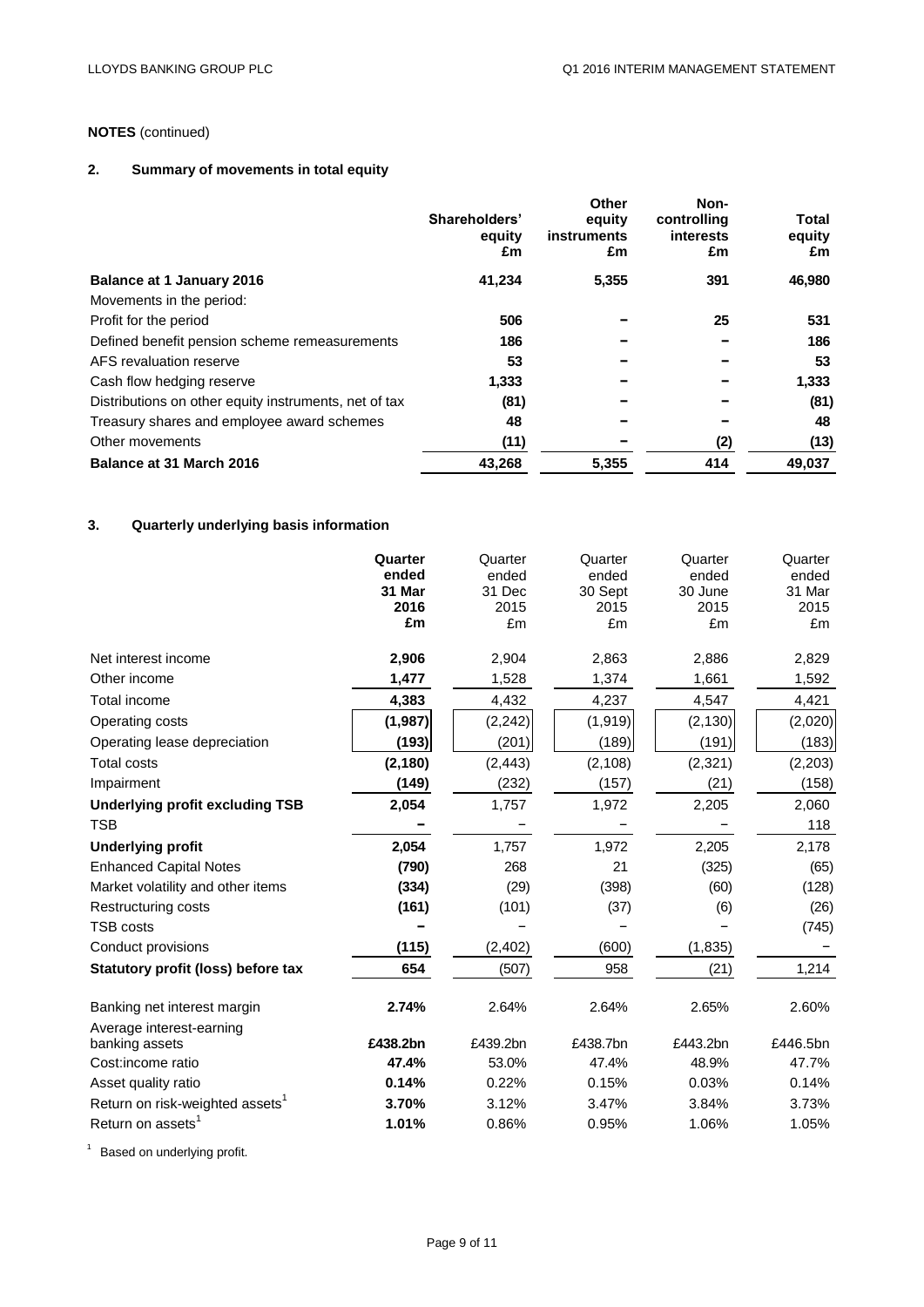# **NOTES** (continued)

#### **4. Transitional capital ratios and fully loaded leverage disclosures**

|                                                             | At 31 Mar<br>2016 | At 31 Dec         |
|-------------------------------------------------------------|-------------------|-------------------|
| <b>Capital resources</b>                                    | £ million         | 2015<br>£ million |
| Common equity tier 1                                        |                   |                   |
| Shareholders' equity per balance sheet                      | 43,268            | 41,234            |
| Deconsolidation of insurance entities                       | (636)             | (1, 199)          |
| Other adjustments                                           | (3,982)           | (2,015)           |
| Deductions from common equity tier 1                        | (9, 874)          | (9, 476)          |
| Common equity tier 1 capital                                | 28,776            | 28,544            |
| Additional tier 1 instruments                               | 8,626             | 9,177             |
| Deductions from tier 1                                      | (1, 313)          | (1, 177)          |
| <b>Total tier 1 capital</b>                                 | 36,089            | 36,544            |
| Tier 2 instruments and eligible provisions                  | 13,267            | 13,208            |
| Deductions from tier 2                                      | (1, 540)          | (1,756)           |
| <b>Total capital resources</b>                              | 47,816            | 47,996            |
| <b>Risk-weighted assets</b>                                 |                   |                   |
| Foundation IRB Approach                                     | 69,249            | 68,990            |
| Retail IRB Approach                                         | 63,220            | 63,912            |
| Other IRB Approach                                          | 19,505            | 18,661            |
| <b>IRB Approach</b>                                         | 151,974           | 151,563           |
| Standardised Approach                                       | 21,117            | 20,443            |
| Contributions to the default fund of a central counterparty | 581               | 488               |
| <b>Credit risk</b>                                          | 173,672           | 172,494           |
| Counterparty credit risk                                    | 8,451             | 7,981             |
| Credit valuation adjustment risk                            | 1,087             | 1,684             |
| Operational risk                                            | 26,123            | 26,123            |
| Market risk                                                 | 3,241             | 3,775             |
| Underlying risk-weighted assets                             | 212,574           | 212,057           |
| Threshold risk-weighted assets                              | 11,349            | 10,788            |
| <b>Total risk-weighted assets</b>                           | 223,923           | 222,845           |
| Leverage                                                    |                   |                   |
| Total tier 1 capital (fully loaded)                         | 33,869            | 33,860            |
| Statutory balance sheet assets                              | 824,098           | 806,688           |
| Deconsolidation and other adjustments                       | (160, 865)        | (150, 912)        |
| Off-balance sheet items                                     | 56,890            | 56,424            |
| <b>Total exposure measure</b>                               | 720,123           | 712,200           |
| <b>Ratios</b>                                               |                   |                   |
| Transitional common equity tier 1 capital ratio             | 12.9%             | 12.8%             |
| Transitional tier 1 capital ratio                           | 16.1%             | 16.4%             |
| Transitional total capital ratio                            | 21.4%             | 21.5%             |
| Leverage ratio <sup>1</sup>                                 | 4.7%              | 4.8%              |
| Average leverage ratio <sup>2</sup>                         | 4.7%              |                   |
| Average leverage exposure measure <sup>3</sup>              | 718,775           |                   |

 $1$  The countercyclical leverage ratio buffer is currently nil.

 $2$  The average leverage ratio is based on the average of the month end tier 1 capital and exposure measures over the quarter. The average of 4.7 per cent over the quarter compared to 4.8 per cent and 4.7 per cent at the start and end of the quarter respectively reflects both the impact of the ECN losses recognised during the quarter and the increase in balance sheet assets.

 $3$  The average leverage exposure measure is based on the average of the month end exposure measures over the quarter.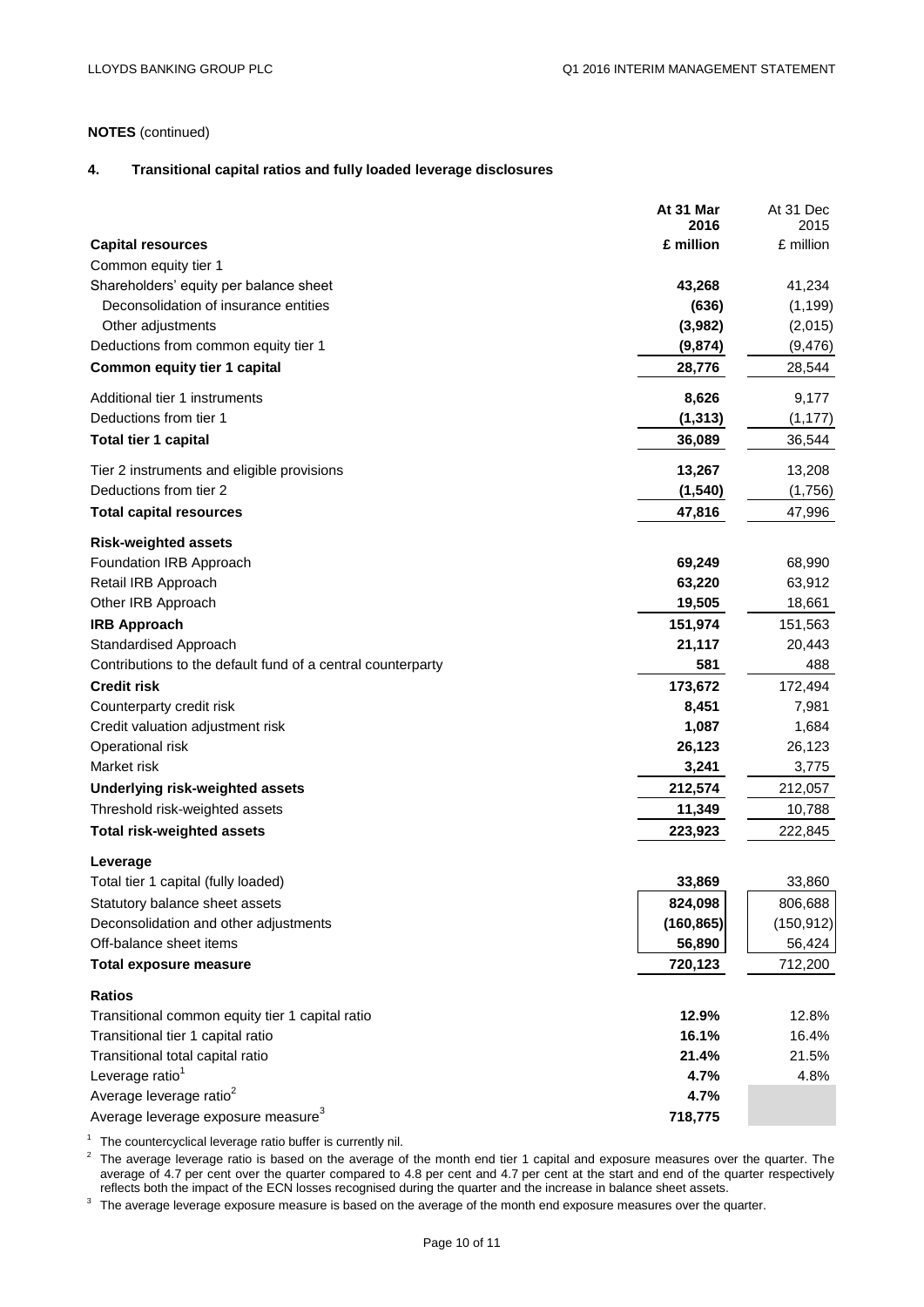#### **BASIS OF PRESENTATION**

This release covers the results of Lloyds Banking Group plc together with its subsidiaries (the Group) for the three months ended 31 March 2016.

**Statutory basis:** Statutory information is set out on page 7. However, a number of factors have had a significant effect on the comparability of the Group's financial position and results. As a result, comparison on a statutory basis of the 2016 results with 2015 is of limited benefit.

**Underlying basis:** In order to present a more meaningful view of business performance, the results are presented on an underlying basis excluding items that in management's view would distort the comparison of performance between periods. Based on this principle the following items are excluded from underlying profit:

- losses on redemption of the Enhanced Capital Notes and the volatility in the value of the embedded equity conversion feature;
- market volatility and other items, which includes the effects of certain asset sales, the volatility relating to the Group's own debt and hedging arrangements as well as that arising in the insurance businesses, insurance gross up, the unwind of acquisition-related fair value adjustments and the amortisation of purchased intangible assets;
- restructuring costs, comprising severance related costs relating to the Simplification programme announced in October 2014 and the costs of implementing regulatory reform and ring fencing;
- TSB build and dual running costs and the loss relating to the TSB sale in 2015; and
- payment protection insurance and other conduct provisions.

Unless otherwise stated, income statement commentaries throughout this document compare the three months ended 31 March 2016 to the three months ended 31 March 2015, and the balance sheet analysis compares the Group balance sheet as at 31 March 2016 to the Group balance sheet as at 31 December 2015.

#### **FORWARD LOOKING STATEMENTS**

This document contains certain forward looking statements with respect to the business, strategy and plans of Lloyds Banking Group and its current goals and expectations relating to its future financial condition and performance. Statements that are not historical facts, including statements about Lloyds Banking Group's or its directors' and/or management's beliefs and expectations, are forward looking statements. By their nature, forward looking statements involve risk and uncertainty because they relate to events and depend upon circumstances that will or may occur in the future. Factors that could cause actual business, strategy, plans and/or results (including but not limited to the payment of dividends) to differ materially from the plans, objectives, expectations, estimates and intentions expressed in such forward looking statements made by the Group or on its behalf include, but are not limited to: general economic and business conditions in the UK and internationally; market related trends and developments; fluctuations in exchange rates, stock markets and currencies; the ability to access sufficient sources of capital, liquidity and funding when required; changes to the Group's credit ratings; the ability to derive cost savings; changing customer behaviour including consumer spending, saving and borrowing habits; changes to borrower or counterparty credit quality; instability in the global financial markets, including Eurozone instability, the potential for one or more countries to exit the Eurozone or European Union (EU) (including the UK as a result of a referendum on its EU membership) and the impact of any sovereign credit rating downgrade or other sovereign financial issues; technological changes and risks to cyber security; natural, pandemic and other disasters, adverse weather and similar contingencies outside the Group's control; inadequate or failed internal or external processes or systems; acts of war, other acts of hostility, terrorist acts and responses to those acts, geopolitical, pandemic or other such events; changes in laws, regulations, accounting standards or taxation, including as a result of further Scottish devolution; changes to regulatory capital or liquidity requirements and similar contingencies outside the Group's control; the policies, decisions and actions of governmental or regulatory authorities or courts in the UK, the EU, the US or elsewhere including the implementation and interpretation of key legislation and regulation; the ability to attract and retain senior management and other employees; requirements or limitations imposed on the Group as a result of HM Treasury's investment in the Group; actions or omissions by the Group's directors, management or employees including industrial action; changes to the Group's post-retirement defined benefit scheme obligations; the provision of banking operations services to TSB Banking Group plc; the extent of any future impairment charges or write-downs caused by, but not limited to, depressed asset valuations, market disruptions and illiquid markets; the value and effectiveness of any credit protection purchased by the Group; the inability to hedge certain risks economically; the adequacy of loss reserves; the actions of competitors, including non-bank financial services and lending companies; and exposure to regulatory or competition scrutiny, legal, regulatory or competition proceedings, investigations or complaints. Please refer to the latest Annual Report on Form 20-F filed with the US Securities and Exchange Commission for a discussion of certain factors together with examples of forward looking statements. Except as required by any applicable law or regulation, the forward looking statements contained in this document are made as of today's date, and Lloyds Banking Group expressly disclaims any obligation or undertaking to release publicly any updates or revisions to any forward looking statements. The information, statements and opinions contained in this document do not constitute a public offer under any applicable law or an offer to sell any securities or financial instruments or any advice or recommendation with respect to such securities or financial instruments.